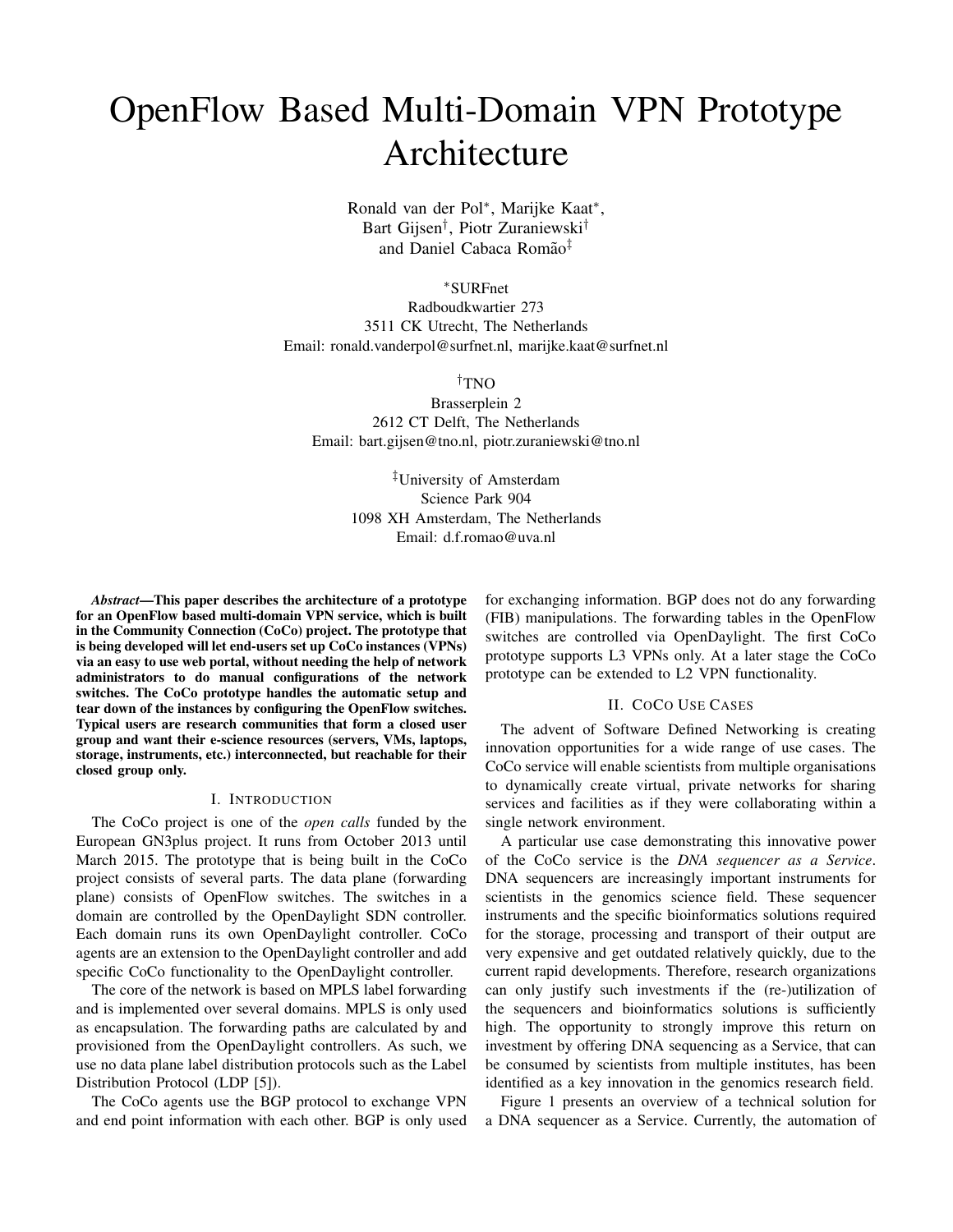DNA sequencing and processing is increasingly being applied via workflow management solutions, such as the Galaxy platform [6]. At their back-end such platforms will manage and interface to the resources that execute these processes. These resources include storage, processing and network connectivity. The CoCo service is a good candidate for providing management services for the connectivity resources. In particular, the CoCo service will provide the on-demand, multi-domain connectivity between the resources. CoCo will contribute to the ease-of-use by relieving the genomics scientists from the need to login on multiple, separate systems. Moreover, the CoCo service is being designed to be incorporated in future integrated resource management solutions.

### III. COCO OVERALL ARCHITECTURE

The CoCo prototype will consist of multiple domains. Each domain represents an NREN (National Research and Education Network) . The implementation will use several testbeds (e.g. the SURFnet OpenFlow testbed and the GEANT Open- ´ Flow testbed), each representing a separate domain. Figure 1 shows the inter-domain architecture of CoCo. Each domain has an OpenFlow based infrastructure and each domain runs its own CoCo agent. These CoCo agents are extensions of the OpenDaylight SDN controller. The OpenFlow infrastructure consists of OpenFlow switches that have either a Provider Edge (PE) function or a Provider (P) function. The PE switches connect to either Customer Equipment (CE) via a UNI interface or to PE switches in other domains via a E-NNI interface.

The CoCo agents are responsible for topology discovery within a domain and do intra- and inter-domain path calculation. The intra-domain path calculation is based on the domain topology only. The inter-domain path calculation is based on BGP path information that is exchanged with neighbouring domains. In the inter-domain case each CoCo agent configures forwarding entries on the OpenFlow switches in its own domain that form a path between two PEs in that domain. This can be either two PEs directly connected to the source and destination CE, or it can be a PE that is connected to the E-NNI port to the inter-domain link that has been chosen by the BGP path selection process towards a CE in another domain. For simplicity, we start with one shortest path between each pair of PEs. At a later stage we can easily extend it with backup paths.

There is one centralised web portal for the CoCo service. End users login to this portal and they can then setup or tear down CoCo instances. CoCo instances are set up by choosing end sites from a list and entering prefix and port based VLAN information for each site. End users can join multiple CoCo instances simultaneously. The web portal distributes the prefix and VLAN information to the CoCo agents in the various domains.

#### IV. COCO DATA PLANE FORWARDING

The CoCo network core consists of Provider Edge (PE) and Provider (P) OpenFlow switches as shown in Figure 2. The P switches are internal core network switches. The PE switches connect to either end-sites (via UNI interfaces) or other domains (via E-NNI interfaces).

MPLS based forwarding is used in the core of the network in order to keep the forwarding tables small by aggregating all IP prefixes that are behind a PE OpenFlow switch. Two MPLS labels are used. The outer MPLS label is used to identify the PE to which a packet must be sent. The inner MPLS label is used to identify the CoCo instance (VPN). PE switches take care of encapsulating the user traffic received from Customer Edge (CE) equipment with the proper MPLS labels. When sending traffic from the backbone to the CE the PE removes the MPLS labels.

## V. ENCAPSULATION AND DECAPSULATION AT THE UNI INTERFACES

At the edges of the domain on the UNI interfaces towards the CE of the customer encapsulation and decapsulation takes place. We use VLAN based port services on the UNI interfaces. This means that traffic between CE and PE is VLAN tagged and the VLAN ID maps to a particular CoCo instance. The customer is responsible for putting traffic of nodes in the correct VLAN. The PE switches match on the VLAN ID and pop the VLAN header. Before forwarding the packet the PE switches add the two MPLS labels corresponding to the destination PE and CoCo instance. The CoCo agent that installs the flow forwarding rules on the PE switches needs to know what the destination PE for each IP prefix is. The CoCo agent learns this by running BGP and exchanging BGP/MPLS IP VPN information (RFC 4364 [3]). The CoCo agent also needs to know about the mapping between customer VLAN ID and CoCo instance and the IP prefixes that the customer uses in that CoCo instance. In the initial implementation of the CoCo prototype, the person adding a site to a CoCo instance configures this manually via the web portal.

#### VI. COCO CONTROL PLANE INFORMATION EXCHANGE

A CoCo agent has several tasks. One task is to control the OpenFlow switches in its domain by doing topology discovery and configuring flow forwarding rules on the switches. The other task is in the inter-domain control plane of CoCo. BGP is used to exchange information between the CoCo agents. This will be done similar to RFC 4364 [3] "BGP/MPLS IP Virtual Private Networks (VPNs)". There are BGP peering relationships between neighbour CoCo agents. The CoCo agents also work with the concept of transit. E.g., CoCo agent *a1* has a peering relation with CoCo agent *a2* only (see Figure 1). CoCo agent *a1* exchanges information with CoCo agents *a3* and *a4* via CoCo agent *a2*, which in this case acts as a transit agent.

For each PE in its domain, a CoCo agent sends the following information to its CoCo BGP peers:

• *VPN-IPv4 address family (12 bytes) (RFC 4364 [3])*

The 12 bytes consist of an 8 byte Route Distinguisher (RD) and a 4 byte IPv4 address. An RD is encoded as a 2 byte Type and a 6 byte Value. We will use Type 2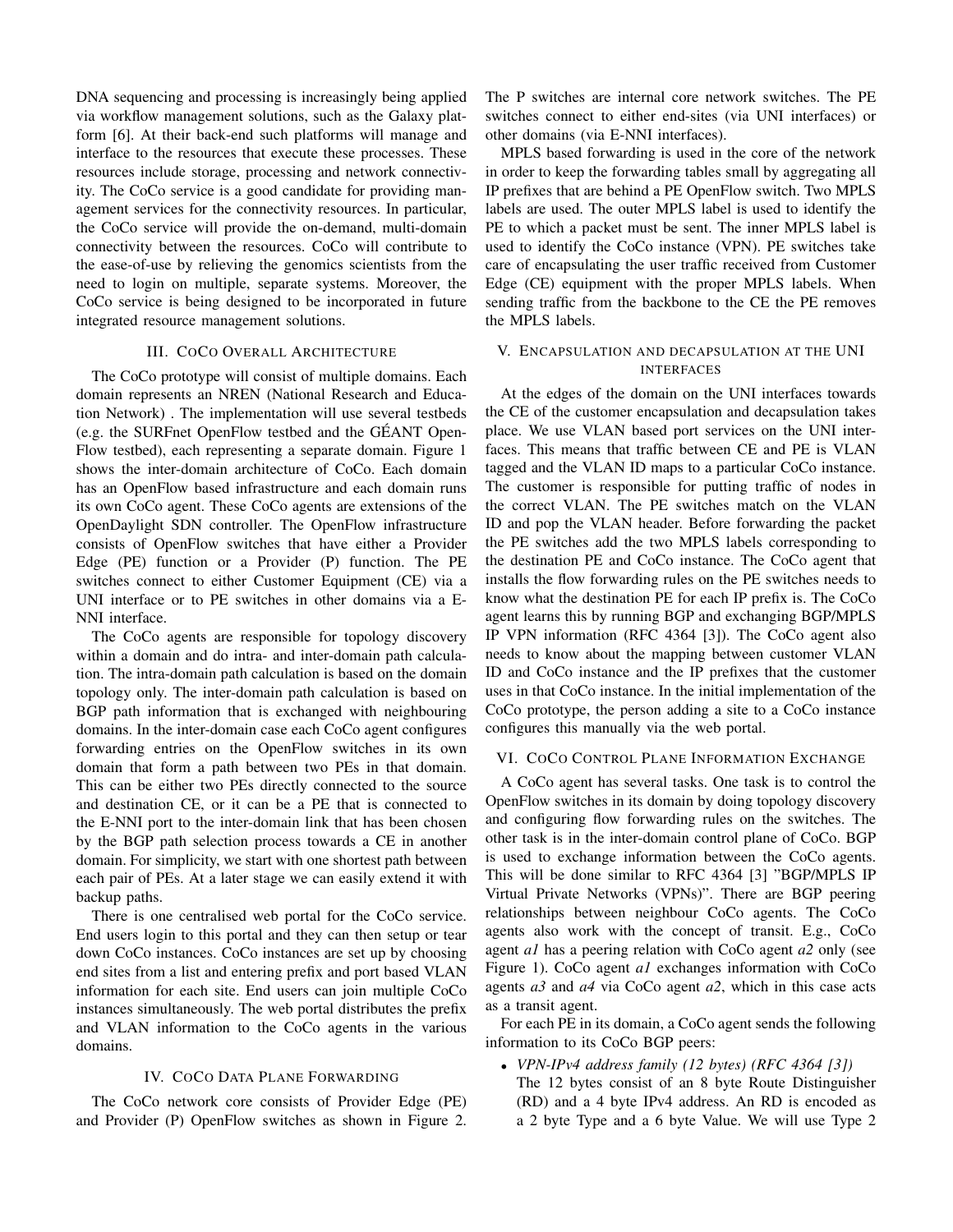

Fig. 1. CoCo Layers Architecture

RDs that consist of a 4 byte AS number followed by a 2 byte value. This value is managed by each domain, so by each CoCo agent. The CoCo agent manages a list of free values and assigns a unique value to each CoCo instance.

- *VPN-IPv6 address family (24 bytes) (RFC 4659 [4])* The 24 bytes consist of an 8 byte Route Distinguisher (RD) and a 16 byte IPv6 address. The RD will be the same value as for IPv4.
- *Next hop (VPN-IPv4 route with RD == 0)* The next hops in the route announcements should point to the PE that has the prefixes behind it. The CoCo agent assigns unique IPv4 addresses (from 10.0.0.0/24) to each PE in its domain to be used as next hop.
- *MPLS label to reach that PE (RFC 3107 [1])* This is done in the NLRI by using a AFI of VPN-IPv4 and a SAFI of 4. The NLRI is encoded as one or more triples of the form  $\langle$  length, label, prefix $\rangle$ . The length is in bits and includes prefix and label(s). Each label is encoded as 3 octets, where the high order 20 bits contain the label value, and the low order bit contains *Bottom of Stack*. The prefix field contains address prefixes followed by enough trailing bits to make the end of the field fall

on an octet boundary.

• *CoCo instance identifier (2 bytes) encoded in Route Target (RFC 4360 [2])*

A Route Target is sent via BGP Extended Communities (8 bytes) (RFC 4360 [2]) and is structured the same as a Route Distinguisher. We will use a Type 2 RD again with a 4 byte AS number and a 2 byte value. The value identifies the CoCo instance and will be used as inner MPLS label in the data plane for all traffic belonging to that CoCo instance.

## VII. OPENDAYLIGHT

OpenDaylight [7] is a community-driven open source SDN controller framework hosted at the Linux Foundation [8]. The OpenDaylight project started in April 2013 and the first release was in February 2014. It is currently seen as one of the major open source SDN controllers. We have chosen to use OpenDaylight in the CoCo project because of this large and growing user and developer community.

OpenDaylight is mostly written in Java and uses OSGi [9] to dynamically load components (bundles). It supports several protocols towards network elements, including OpenFlow 1.0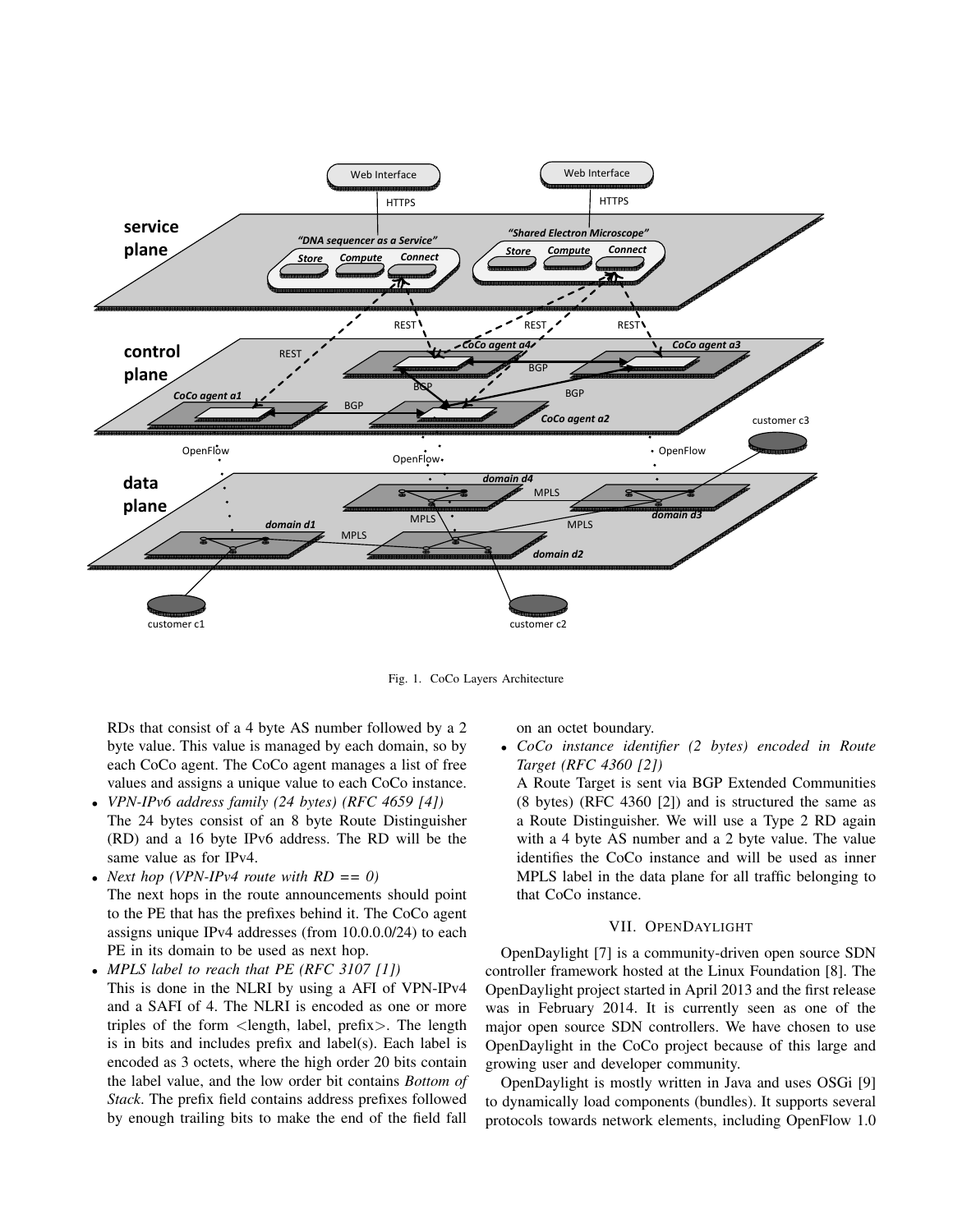

Fig. 2. Interdomain Data Plane Forwarding

and 1.3. Many components support REST APIs that can be used by SDN applications. Our initial implementation uses a REST API to configure forwarding entries in the OpenFlow switches. A later version of the prototype will be implemented as an OpenDaylight bundle so that it can use more of the internal OpenDaylight functionality, such as the topology manager.

### VIII. L2 VPN CHALLENGES

The initial version of the CoCo prototype offers a L3 VPN service. Each site has one or more IPv4 and/or IPv6 prefixes and forwarding is based on IP address. A later version will extend this to also provide a L2 VPN service. However, there are some scalability challenges that need to be addressed, especially in the multi-domain case.

A L2 VPN service requires three major additional features:

- IP address assignment and avoiding duplicates.
- MAC learning (or an equivalent) is needed at the edges.
- The network must support broadcast for broadcast and unknown traffic.

In a L2 VPN service all nodes at all sites reside in the same L2 network and thus share the same IP prefix. There is no routing. Each node must get a unique IP address from that prefix.

One option is to use DHCP (or DHCPv6). This requires either a single server (with backup servers for redundancy) providing addresses from one big pool or multiple servers, each using a pool with a unique part of the total available address space. The latter option is difficult to manage, as it is usually hard to predict how many addresses are needed at each site.

For IPv6 there is the option to use SLAAC (Stateless Address Autoconfiguration). This requires a mechanism for ICMPv6 prefix announcement and discovery. However, this traffic does not need to traverse the backbone, as it is only needed at the edges. It is probably best to implement this at

each site by using a proxy mechanism that intercepts discovery messages before they reach the backbone.

When an Ethernet frame coming from a CE device reaches a PE edge device there are two possibilities. When the destination MAC address is known, the frame can be forwarded on the proper interface. When the destination MAC address is not known, a L2 VPN service would usually broadcast that frame towards all destination PEs. This requires broadcast support in the backbone network. VPLS implements this with a full mesh of circuits between all PEs. This has clearly scalability issues. Recent work in the IETF L2VPN working group tries to solve this scalability problem with the EVPN specifications. With EVPN, MAC/IP address information is explicitly exchanged between PEs via the BGP protocol. By doing this there are no unknown MAC destinations anymore.

When a host in one site wants to communicate with a host in another site, it needs to know its IP address. This is done via the ARP and ND protocols. These messages are broadcast (multicast) and usually the destination node responds with a reply. In a L2 VPN service this requires broadcast (multicast) support in the backbone. Another option is to use proxy ARP (and ND). At the edge the ARP (ND) requests are intercepted and a proxy (that knows the destination IP address) replies to the sending node. The ARP (ND) messages never enter the backbone.

## IX. COCO SERVICE VALIDATION

As mentioned before, the CoCo service is intended to be easy to use by its end-users, however, rolling out such a new service will require some initial efforts from the network administrators. Fortunately, there are possibilities to validate and tweak the CoCo service in a separated environment before deploying it in a production network. One of the options which requires almost no resources (except for the running PC) is to use Mininet [10]. Mininet is a software emulator allowing the creation of a virtual SDN network which can use either its internal OpenFlow controller or be instructed to